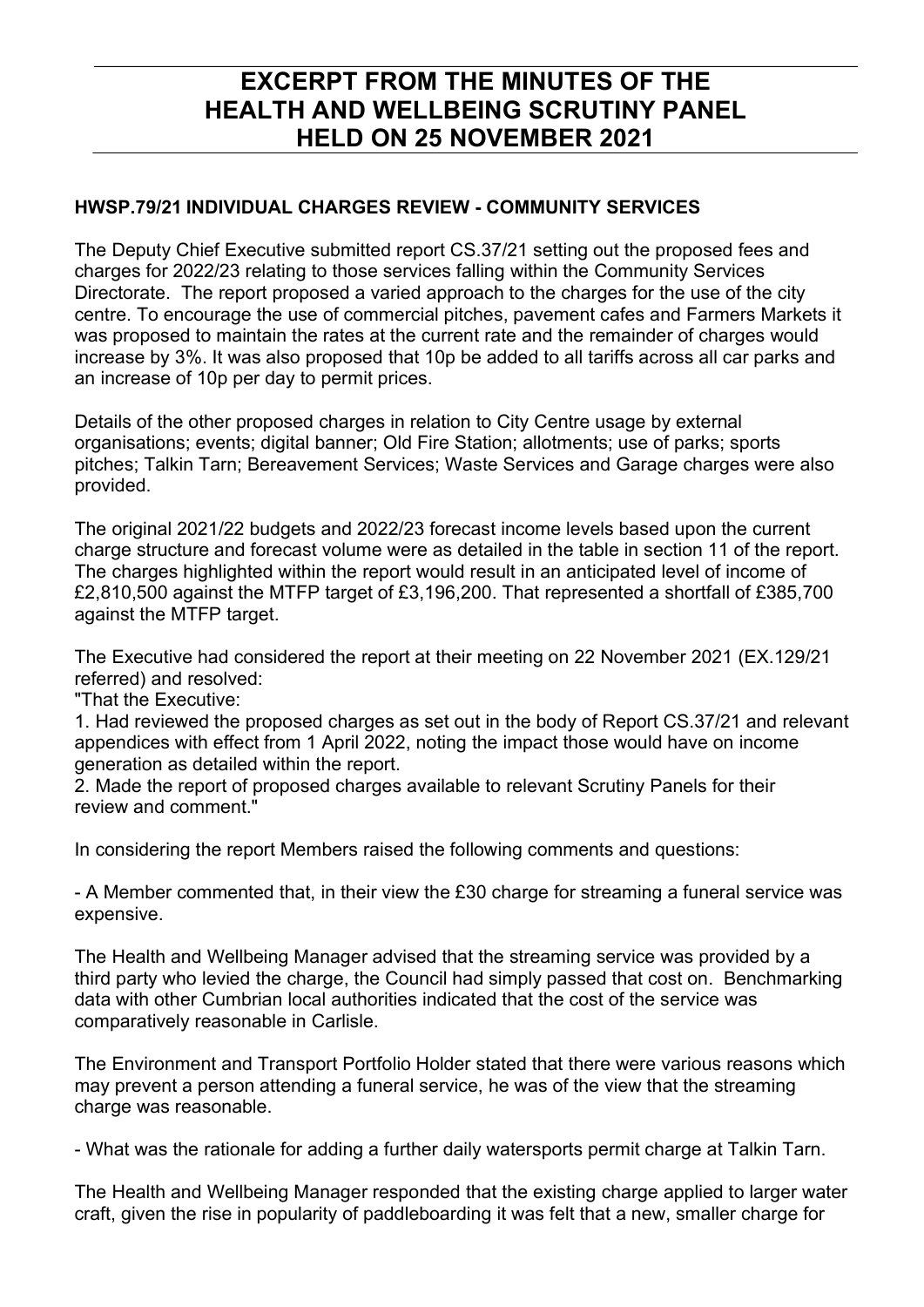paddleboarders was appropriate.

The Neighbourhood Services Manager responded to the question from the Chair on the use of electric vehicles in the Council's refuse and recycling fleet, noting that the Council's fleet comprised the most environmentally friendly vehicles (Euro 6) available. Replacing the largest vehicles in the fleet was currently cost prohibitive.

RESOLVED - That the Panel had received the Individual Charges Review Community Services (CS.37/21).

#### HWSP.80/21 INDIVIDUAL CHARGES REVIEW - ECONOMIC DEVELOPMENT

The Corporate Director of Economic Development submitted report ED.39/21 setting out the proposed fees and charges for areas falling within the responsibility of the Economic Development Directorate.

The proposed charges in relation to Planning Services included Development Control income; Building Control income; Building Control Discretionary Charges; Shop Mobility and Investment and Policy Income.

Acceptance of the charges highlighted within the report would result in an anticipated level of income of £656,000 against the Medium Term Financial Plan target of £656,000.

The Executive had considered the matter at their meeting on 22 November 2021 (EX.131/21) and resolved:

"That the Executive agreed the charges, for consultation, as set out in Report ED.39/21 and accompanying Appendices, with effect from 1 April 2022; noting the impact those would have on income generation as detailed within the report."

RESOLVED - That the Panel had received the Individual Charges Review - Economic Development (ED.39/21)

#### HWSP.81/21 INDIVIDUAL CHARGES - GOVERNANCE AND REGULATORY SERVICES

The Corporate Director of Governance and Regulatory Services submitted report GD.55/21 concerning the proposed fees and charges for areas falling within the responsibility of the Governance and Regulatory Services Directorate.

The report set out the proposed charges relative to Environmental Health and Housing; Homeless, Prevention and Accommodation Services; and Legal Services.

The introduction of the proposed charges was forecast to generate income of £802,800 in 2022/23 as summarised in the table at paragraph 5.11.1 of the report.

The Executive had considered the matter at their meeting on 22 November 2021 (EX.131/21 referred) and resolved:

"That the Executive agreed for consultation the charges as detailed within Report GD.55/21 and accompanying Appendices, with effect from 1 April 2022; noting the impact those would have on income generation as detailed within the report."

In response to a question from a Member regarding the competitiveness of the Pest Control Service with commercial providers, the Principal Health and Housing Officer responded that the service was less costly than a number of other providers.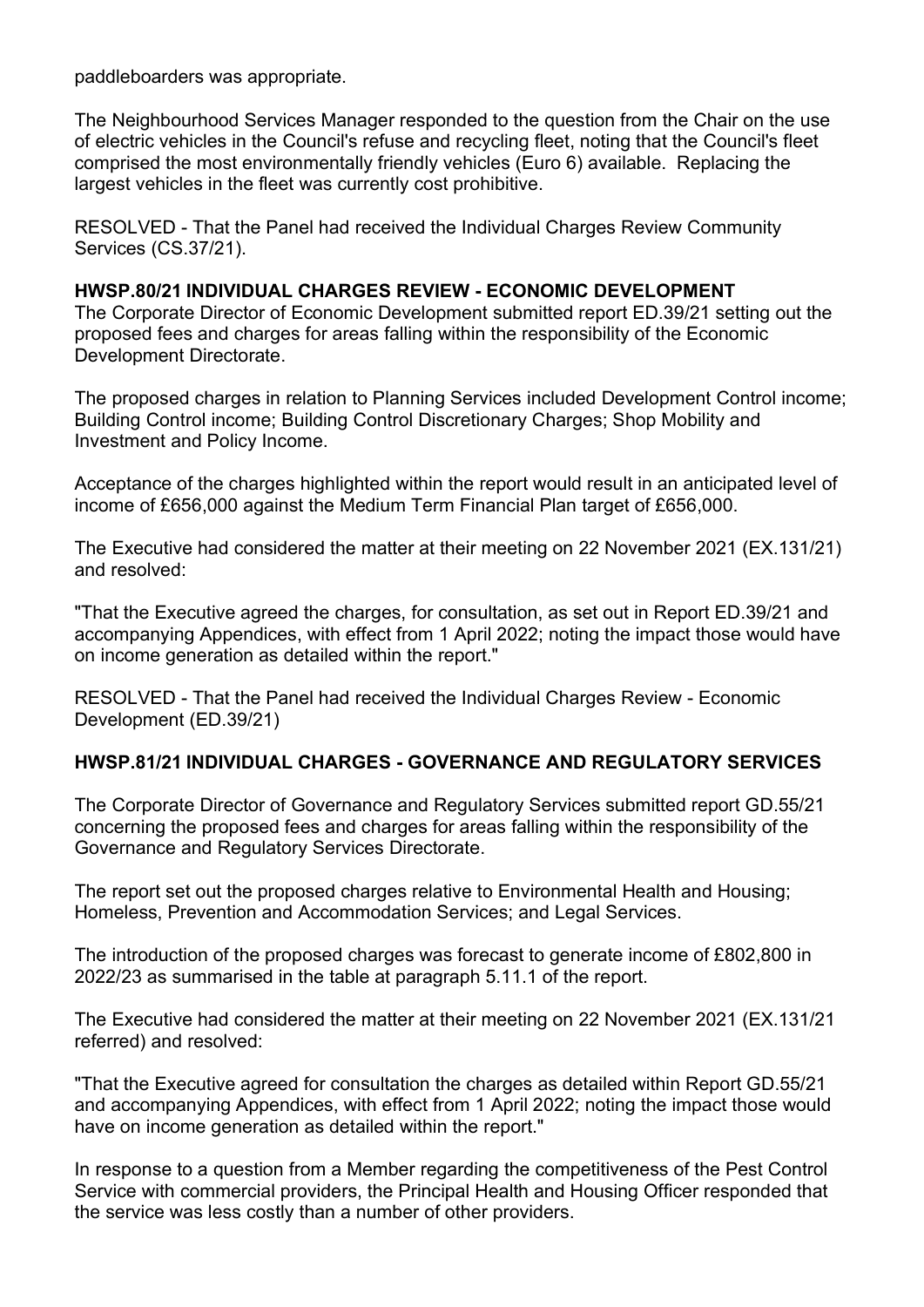RESOLVED - That the Panel had received the Individual Charges - Governance and Regulatory Services (GD.55/21)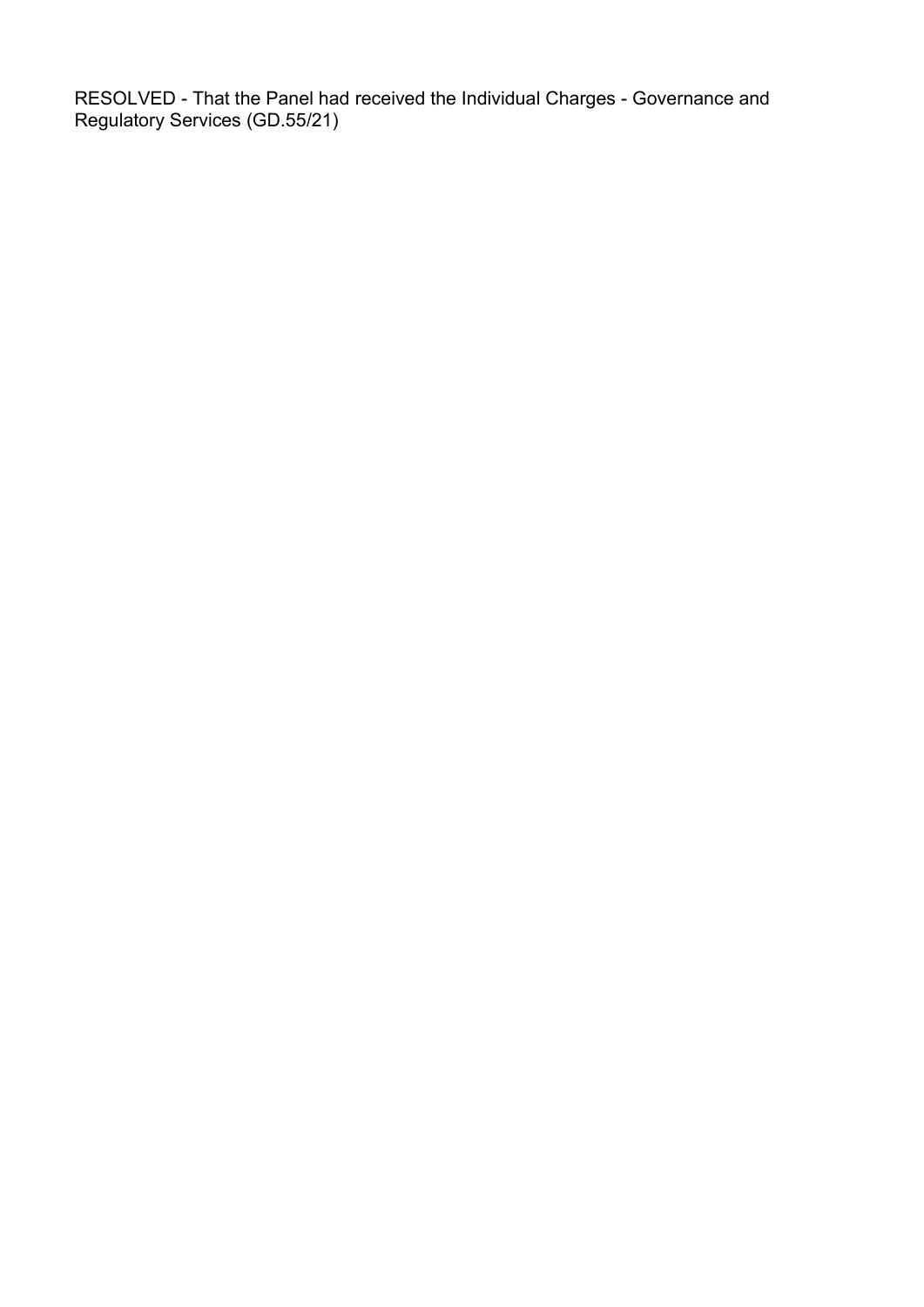# **EXCERPT FROM THE MINUTES OF THE ECONOMIC GROWTH SCRUTINY PANEL HELD ON 2 DECEMBER 2021**

### **EGSP.74/21 INDIVIDUAL CHARGES REVIEW - COMMUNITY SERVICES**

The Community Services Individual Charges Review report (CS.37/21) was submitted setting out the proposed fees and charges for 2022/23 relating to those services falling within the Community Services Directorate. The report proposed a varied approach to the charges for the use of the city centre. To encourage the use of commercial pitches, pavement cafes and Farmers Markets it was proposed to maintain the rates at the current rate and the remainder of charges would increase by 3%. It was also proposed that 10p be added to all tariffs across all car parks and an increase of 10p per day to permit prices.

Details of the other proposed charges in relation to City Centre usage by external organisations; events; digital banner; Old Fire Station; allotments; use of parks; sports pitches; Talkin Tarn; Bereavement Services; Waste Services and Garage charges were also provided.

The original 2021/22 budgets and 2022/23 forecast income levels based upon the current charge structure and forecast volume were as detailed in the table in section 11 of the report. The charges highlighted within the report would result in an anticipated level of income of £2,810,500 against the MTFP target of £3,196,200. That represented a shortfall of £385,700 against the MTFP target.

The Executive had considered the report at their meeting on 22 November 2021 (EX.129/21 referred) and resolved:

"That the Executive:

1. Had reviewed the proposed charges as set out in the body of Report CS.37/21 and relevant appendices with effect from 1 April 2022, noting the impact those would have on income generation as detailed within the report.

2. Made the report of proposed charges available to relevant Scrutiny Panels for their review and comment."

In considering the report Members raised the following comments and questions:

- A Member understood the difficulty in setting car parking charges and asked that the charge for the first hour of car parking, across all Council car parks (including Talkin Tarn), be frozen and that the proposed increase be added to the charges after the first hour.

The Neighbourhood Services Manger set out the background of the charges increase which equated to 10p added to each tariff.

- The issue of a limited number car parking permits at Talkin Tarn was raised and the Executive was asked to carry out a review of the permit policy to make it less restricted and available to more people.

RESOLVED - 1) That the Individual Charges Review - Community Services report (CS.37/21) had been scrutinised by the Panel.

2) That the Executive consider:

- Freezing the car parking charges for the first hour of use across all Carlisle City Council car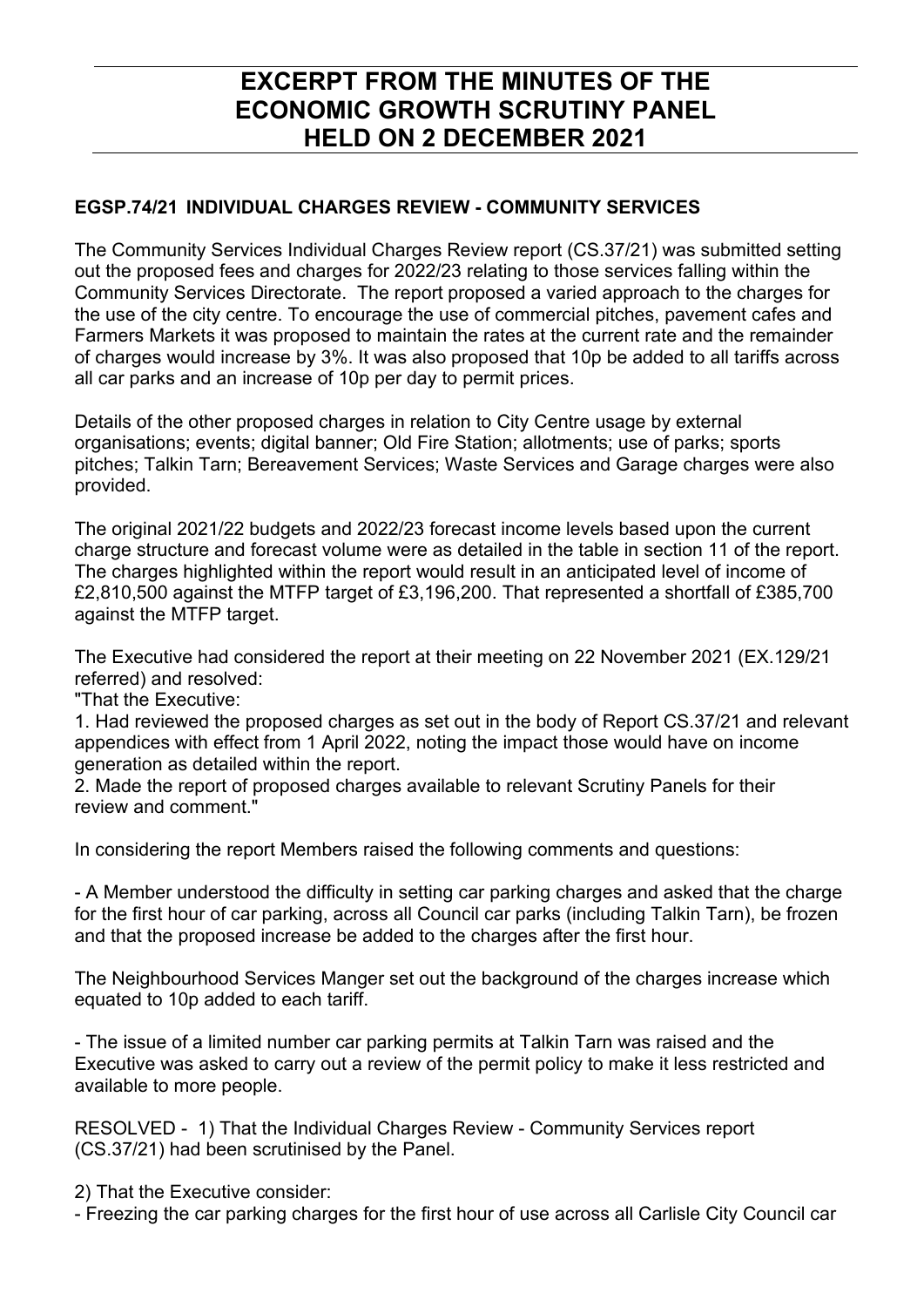parks and introduce the proposed increase from the second hour;

- That a review of the car park permit policy for Talkin Tarn car park be undertaken with the goal of increasing flexibility and the number of permits available.

#### **EGSP.75/21 INDIVIDUAL CHARGES REVIEW - ECONOMIC DEVELOPMENT**

The Corporate Director of Economic Development submitted report ED.39/21 setting out the proposed fees and charges for areas falling within the responsibility of the Economic Development Directorate.

The proposed charges in relation to Planning Services included Development Control income; Building Control income; Building Control Discretionary Charges; Shop Mobility and Investment and Policy Income.

Acceptance of the charges highlighted within the report would result in an anticipated level of income of £656,000 against the Medium Term Financial Plan target of £656,000.

The Executive had considered the matter at their meeting on 22 November 2021 (EX.131/21) and resolved:

"That the Executive agreed the charges, for consultation, as set out in Report ED.39/21 and accompanying Appendices, with effect from 1 April 2022; noting the impact those would have on income generation as detailed within the report."

RESOLVED - That the Individual Charges Review - Economic Development report (ED.39/21) be noted.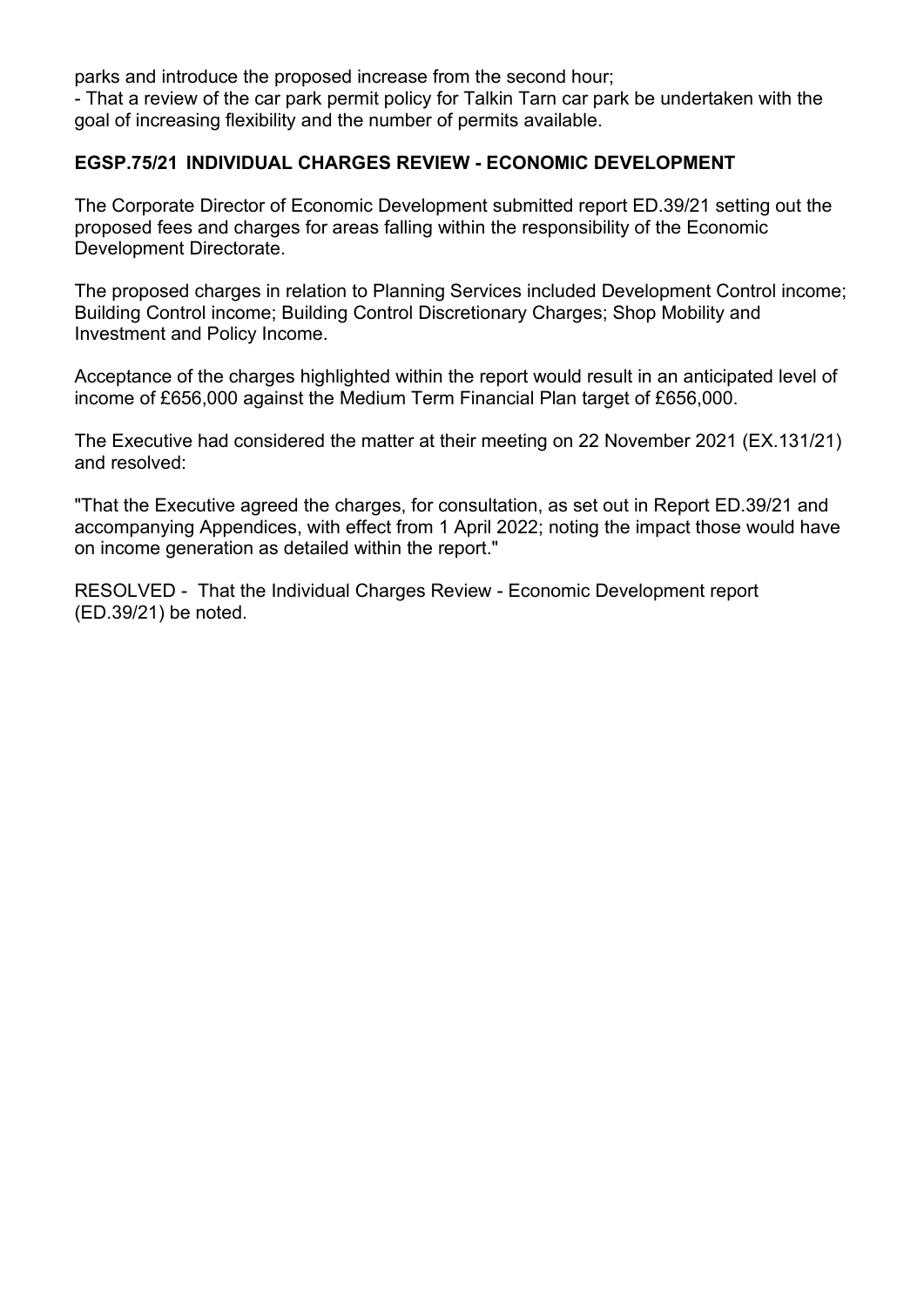# **EXCERPT FROM THE MINUTES OF THE BUSINESS AND TRANSFORMATION SCRUTINY PANEL HELD ON 7 DECEMBER 2021**

### **BTSP.90/21 BUDGET 2022/23**

### **(c) Individual Charges Review - Community Services**

The Deputy Chief Executive submitted report CS.37/21 setting out the proposed fees and charges for 2022/23 relating to those services falling within the Community Services Directorate. The report proposed a varied approach to the charges for the use of the city centre. To encourage the use of commercial pitches, pavement cafes and Farmers Markets it was proposed to maintain the rates at the current rate and the remainder of charges would increase by 3%. It was also proposed that 10p be added to all tariffs across all car parks and an increase of 10p per day to permit prices.

Details of the other proposed charges in relation to City Centre usage by external organisations; events; digital banner; Old Fire Station; allotments; use of parks; sports pitches; Talkin Tarn; Bereavement Services; Waste Services and Garage charges were also provided.

The original 2021/22 budgets and 2022/23 forecast income levels based upon the current charge structure and forecast volume were as detailed in the table in section 11 of the report. The charges highlighted within the report would result in an anticipated level of income of £2,810,500 against the MTFP target of £3,196,200. That represented a shortfall of £385,700 against the MTFP target.

The Executive had considered the matter at their meeting on 20 November 2021 (EX.129/21 referred) and resolved:

"That the Executive:

1. Had reviewed the proposed charges as set out in the body of Report CS.37/21 and relevant appendices with effect from 1 April 2022, noting the impact those would have on income generation as detailed within the report.

2. Made the report of proposed charges available to relevant Scrutiny Panels for their review and comment."

In considering the report Members submitted the following questions and comments:

- A Member drew the Panel's attention to the resolution of the Economic Growth Scrutiny Panel (EGSP.74/21 referred) which asked the Executive to consider:

"- Freezing the car parking charges for the first hour of use across all Carlisle City Council car parks and introduce the proposed increase from the second hour;

- That a review of the car park permit policy for Talkin Tarn car park be undertaken with the goal of increasing flexibility and the number of permits available."

The Member asked the Panel to endorse the recommendations, the Panel agreed.

- A Member asked why the Council reduced enforcement charges if the charge was paid quickly.

The Neighbourhood Services Manager stated that the Council had to take enforcement action that was reasonable and proportionate. The reduced penalty for early settlement was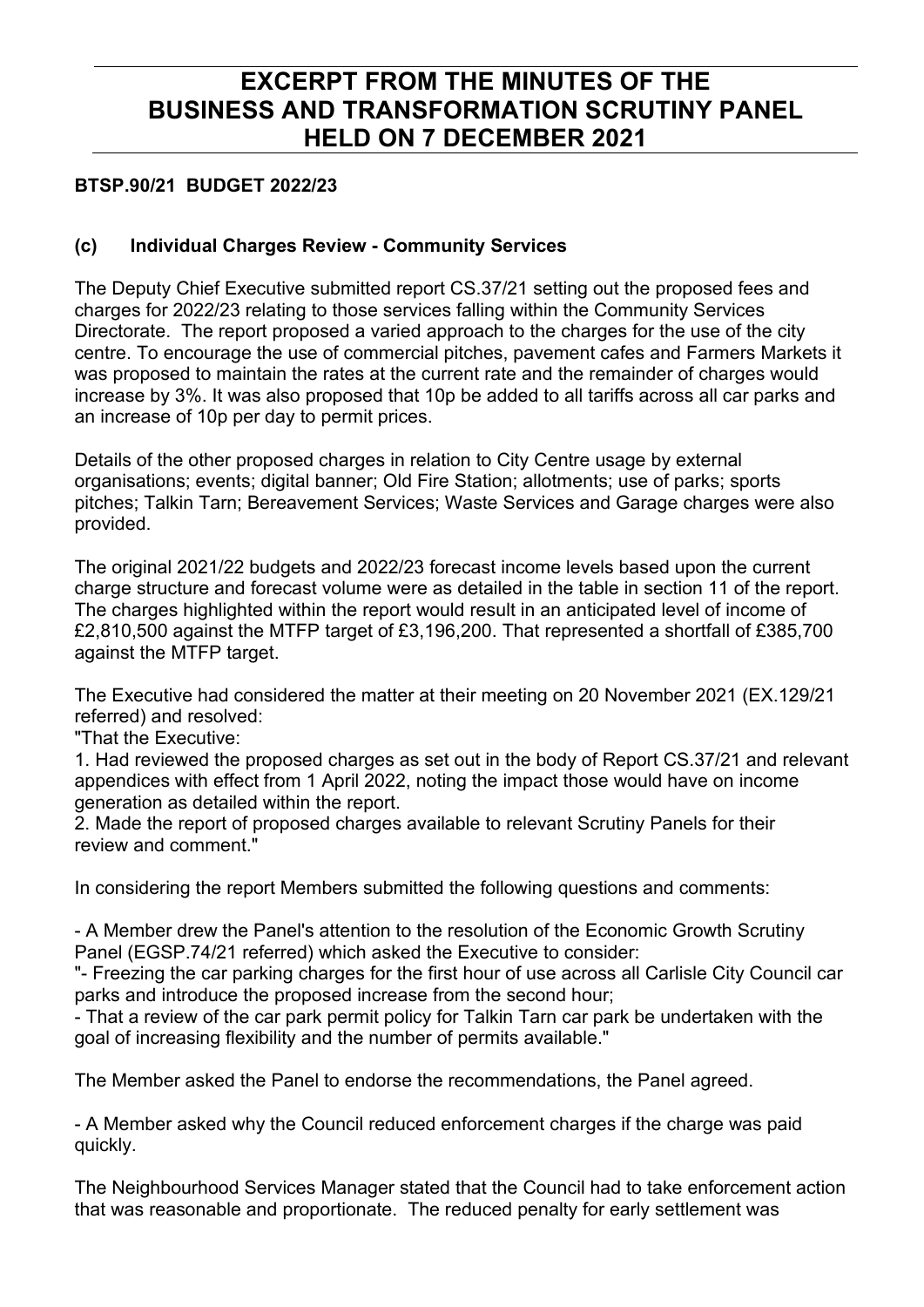discount had been effective in ensuring penalties charges were paid and prevented further action being taken. The Member asked how many penalties charges were paid early and the Neighbourhood Services Manager agreed to provide a written response.

RESOLVED - 1) That the Panel had received and commented on the Individual Charges review - Community Services (CS.37/21)

2) That the Panel endorsed the recommendation from the Economic Growth Scrutiny Panel (EGSP.74/21) and ask that the Executive consider:

 - Freezing the car parking charges for the first hour of use across all Carlisle City Council car parks and introduce the proposed increase from the second hour;

 - That a review of the car park permit policy for Talkin Tarn car park be undertaken with the goal of increasing flexibility and the number of permits available.

3) That the Neighbourhood Services Manager provide the Panel with information on the number of penalties that were paid early and received a discount.

### **(d) Individual Charges Review - Economic Development**

The Corporate Director of Finance and Resources presented report ED.39/21 setting out the proposed fees and charges for areas falling within the responsibility of the Economic Development Directorate.

The proposed charges in relation to Planning Services included Development Control income; Building Control income; Building Control Discretionary Charges; Shop Mobility and Investment and Policy Income.

Acceptance of the charges highlighted within the report would result in an anticipated level of income of £656,000 against the Medium Term Financial Plan target of £656,000.

The Executive had considered the matter at their meeting on 22 November 2021 (EX.131/21 referred) and agreed the charges, for consultation, as set out in Report ED.39/21 and accompanying Appendices, with effect from 1 April 2022; noting the impact those would have on income generation as detailed within the report.

RESOLVED - That the Individual Charges Review - Economic Development (ED.39/21) be received.

## **(e) Individual Charges Review - Governance and Regulatory Services**

The Corporate Director of Governance and Regulatory Services submitted report GD.55/21 concerning the proposed fees and charges for areas falling within the responsibility of the Governance and Regulatory Services Directorate.

The report set out the proposed charges relative to Environmental Health and Housing; Homeless, Prevention and Accommodation Services; and Legal Services.

The introduction of the proposed charges was forecast to generate income of £802,800 in 2022/23 as summarised in the table at paragraph 5.11.1 of the report.

The Executive considered the matter at their meeting on 22 November 2021 (EX.131/21 referred) and agreed for consultation the charges as detailed within Report GD.55/21 and accompanying Appendices, with effect from 1 April 2022; noting the impact those would have on income generation as detailed within the report.